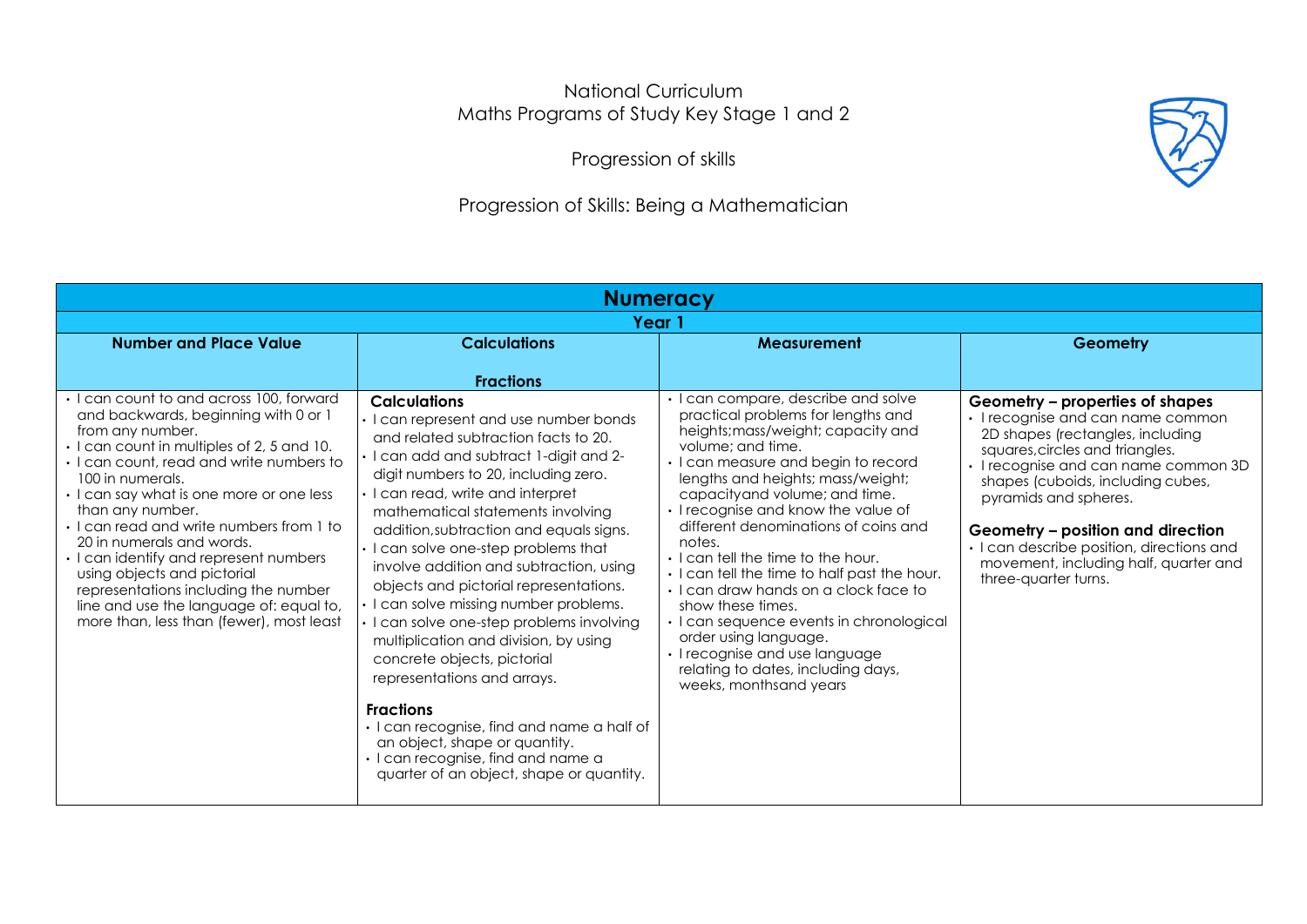| Year <sub>2</sub>                                                                                                                                                                                                                                                                                                                                                                                                                                                                                                                   |                                                                                                                                                                                                                                                                                                                                                                                                                                                                                                                                                                                                                                                                                                                                                                                                                                                                                                                                                                                                                                                                                                                                                |                                                                                                                                                                                                                                                                                                                                                                                                                                                                                                                                                                                                                                                                                                                                                                                                                                                                                                                                                                                                                                                                                                                         |                                                                                                                                                                                                                                                                                                                                                                                                                                                                                                                                                                                                                                                                                                                                                                                                                                                                                                                         |  |
|-------------------------------------------------------------------------------------------------------------------------------------------------------------------------------------------------------------------------------------------------------------------------------------------------------------------------------------------------------------------------------------------------------------------------------------------------------------------------------------------------------------------------------------|------------------------------------------------------------------------------------------------------------------------------------------------------------------------------------------------------------------------------------------------------------------------------------------------------------------------------------------------------------------------------------------------------------------------------------------------------------------------------------------------------------------------------------------------------------------------------------------------------------------------------------------------------------------------------------------------------------------------------------------------------------------------------------------------------------------------------------------------------------------------------------------------------------------------------------------------------------------------------------------------------------------------------------------------------------------------------------------------------------------------------------------------|-------------------------------------------------------------------------------------------------------------------------------------------------------------------------------------------------------------------------------------------------------------------------------------------------------------------------------------------------------------------------------------------------------------------------------------------------------------------------------------------------------------------------------------------------------------------------------------------------------------------------------------------------------------------------------------------------------------------------------------------------------------------------------------------------------------------------------------------------------------------------------------------------------------------------------------------------------------------------------------------------------------------------------------------------------------------------------------------------------------------------|-------------------------------------------------------------------------------------------------------------------------------------------------------------------------------------------------------------------------------------------------------------------------------------------------------------------------------------------------------------------------------------------------------------------------------------------------------------------------------------------------------------------------------------------------------------------------------------------------------------------------------------------------------------------------------------------------------------------------------------------------------------------------------------------------------------------------------------------------------------------------------------------------------------------------|--|
| • Number and Place Value                                                                                                                                                                                                                                                                                                                                                                                                                                                                                                            | <b>Calculations</b>                                                                                                                                                                                                                                                                                                                                                                                                                                                                                                                                                                                                                                                                                                                                                                                                                                                                                                                                                                                                                                                                                                                            | <b>Measurement</b>                                                                                                                                                                                                                                                                                                                                                                                                                                                                                                                                                                                                                                                                                                                                                                                                                                                                                                                                                                                                                                                                                                      | Geometry – properties of shapes                                                                                                                                                                                                                                                                                                                                                                                                                                                                                                                                                                                                                                                                                                                                                                                                                                                                                         |  |
| · I can count in steps of 2, 3 and 5 from 0,<br>and in tens from any number, forward<br>andbackward.<br>· I can read and write numbers to at least<br>100 in numerals and in words.<br>· I can compare and order numbers from<br>0 up to 100; using $\lt$ > = signs.<br>· I recognise the place value of each<br>digit in a 2-digit number.<br>· I can identify, represent and estimate<br>numbers using different representations,<br>including the number line.<br>· I can use place value and number facts<br>to solve problems. | · I can recall and use addition and<br>subtraction facts to 20 fluently, and<br>derive and userelated facts up to 100.<br>I can add and subtract mentally,<br>including:<br>• A 2-digit number and ones<br>A 2-digit number and tens<br>· Two 2-digit numbers<br>Adding three 1-digit numbers<br>I can add and subtract numbers using<br>concrete objects and pictorial<br>representations, including:<br>• A 2-digit number and ones<br>• A 2-digit number and tens<br>• Two 2-digit numbers<br>• Adding three 1-digit numbers<br>I recognise and use the inverse<br>relationship between addition and<br>subtraction and use thisto check<br>calculations and missing number<br>problems.<br>I can solve problems with addition and<br>subtraction using concrete objects and<br>pictorial representations, including those<br>involving numbers, quantities and<br>measures.<br>I can solve problems with addition and<br>subtraction applying my increasing<br>knowledge of mental and written<br>methods.<br>I can recall and use multiplication and<br>division facts for the 2, 5 and 10x tables,<br>including recognising odd and even | • I can compare and order lengths,<br>mass, volume/capacity and record<br>the results using $>$ < and =.<br>· I can choose and use standard units<br>to estimate and measure<br>length/height in any direction in m<br>and cm using rulers.<br>· I can choose and use standard units<br>to estimate and measure mass in kg<br>and g usingscales.<br>• I can choose and use standard units<br>to estimate and measure<br>temperature in °C using<br>thermometers.<br>• I can choose and use standard units<br>to estimate and measure capacity in<br>I and mlusing measuring vessels.<br>· I recognise and use symbols for £ and<br>p and combine amounts to make a<br>particularvalue.<br>· I can find different combinations of<br>coins that equal the same amount of<br>money.<br>. I can tell and write the time to five<br>minutes, including quarter to/past<br>and draw the hands on a clock face<br>to show these times.<br>• I can compare and sequence<br>intervals of time.<br>• I know the number of minutes in an<br>hour.<br>• I know the number of hours in a day.<br>· I can solve simple problems in a | · I can compare and sort common 2D<br>shapes and everyday objects.<br>• I can compare and sort common 3D<br>shapes and everyday objects.<br>• I can identify and describe the<br>properties of 2D shapes, including the<br>number of sides and line of symmetry<br>in a vertical line.<br>• I can identify and describe the<br>properties of 3D shapes including the<br>number of edges, vertices and faces.<br>· I can identify 2D shapes on the surface<br>of 3D shapes.<br>Geometry - position and direction<br>· I can order and arrange combinations<br>of mathematical objects in patterns<br>andsequences.<br>· I can use mathematical vocabulary<br>to describe position, direction and<br>movement (including movement in a<br>straight line and distinguishing between<br>rotation as a turn and in terms of right<br>angles for quarter, half and three-<br>quarter turns (clockwise and anti<br>clockwise). |  |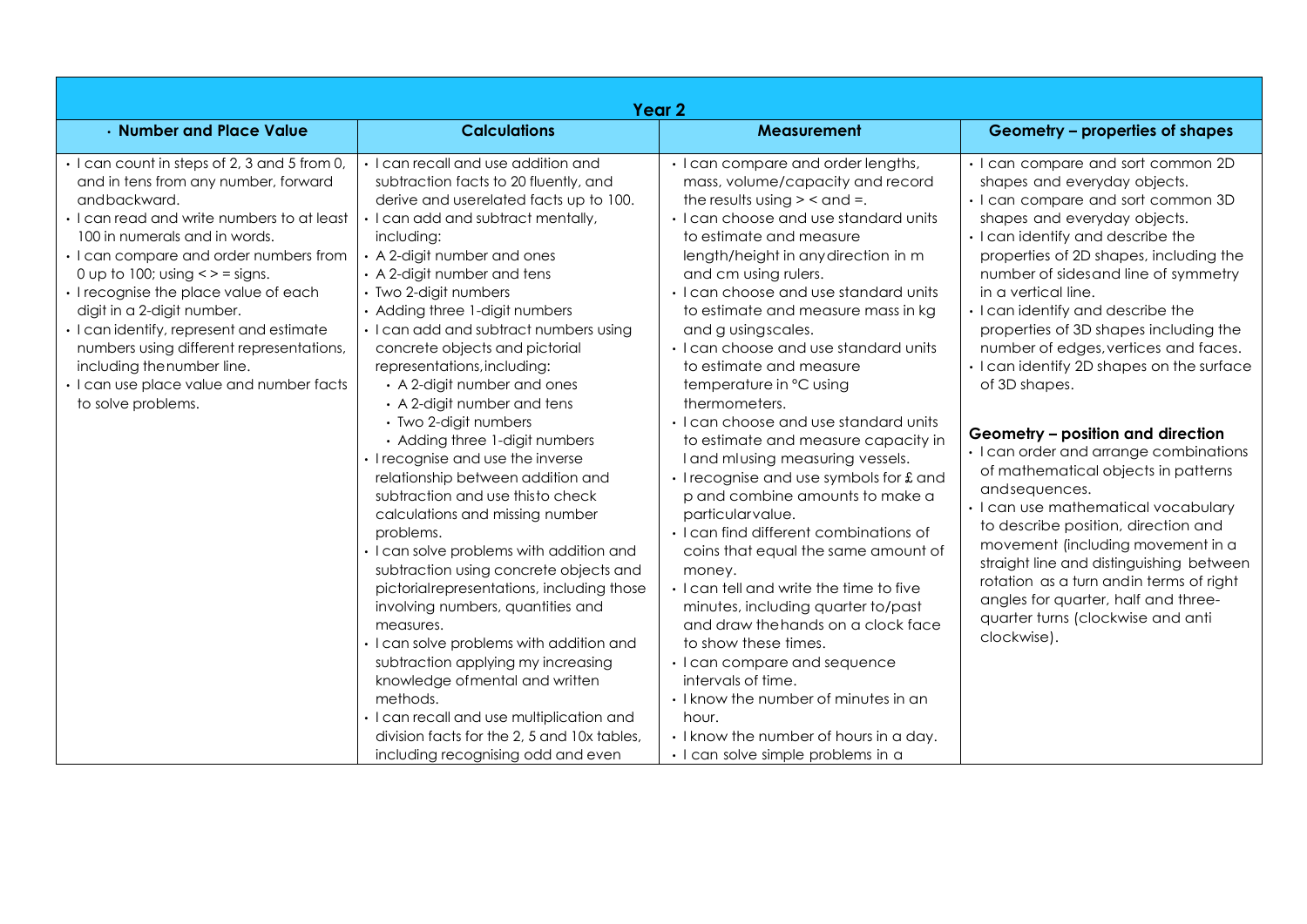| numbers.<br>• I can calculate mathematical<br>statements for multiplication and division<br>within the multiplication tables and write<br>them using the multiplication, division<br>and equals signs.<br>· I can solve problems involving<br>multiplication and division, using<br>materials, arrays, repeated addition,<br>mental methods, and multiplication and<br>division facts, including problems in<br>context.<br>• I can show that addition of two numbers<br>can be done in any order<br>(commutative) and subtraction of one<br>number from another cannot.<br>· I can show that multiplication of two<br>numbers can be done in any order<br>(commutative) and division of one<br>number by another cannot. | practical context involving addition<br>and subtraction of money of the same<br>units, including giving change. | <b>Statistics</b><br>· I can interpret and construct simple<br>pictograms.<br>· I can interpret and construct tally<br>charts.<br>· I can interpret and construct block<br>diagrams.<br>· I can interpret and construct simple<br>tables.<br>• I can ask and answer simple questions<br>by counting the number of objects in<br>eachcategory and sorting the<br>categories by quantity.<br>· I can ask and answer questions about<br>totalling and comparing categorical<br>data. |
|---------------------------------------------------------------------------------------------------------------------------------------------------------------------------------------------------------------------------------------------------------------------------------------------------------------------------------------------------------------------------------------------------------------------------------------------------------------------------------------------------------------------------------------------------------------------------------------------------------------------------------------------------------------------------------------------------------------------------|-----------------------------------------------------------------------------------------------------------------|-----------------------------------------------------------------------------------------------------------------------------------------------------------------------------------------------------------------------------------------------------------------------------------------------------------------------------------------------------------------------------------------------------------------------------------------------------------------------------------|
| <b>Fractions</b><br>· I recognise, find, name and write<br>fractions 1/3, 1/4, 2/4 and 3/4 of a<br>length, shape, set of objects or quantity.<br>· I can write simple fractions.<br>· I recognise the equivalence of 2/4 and<br>1/2.                                                                                                                                                                                                                                                                                                                                                                                                                                                                                      |                                                                                                                 |                                                                                                                                                                                                                                                                                                                                                                                                                                                                                   |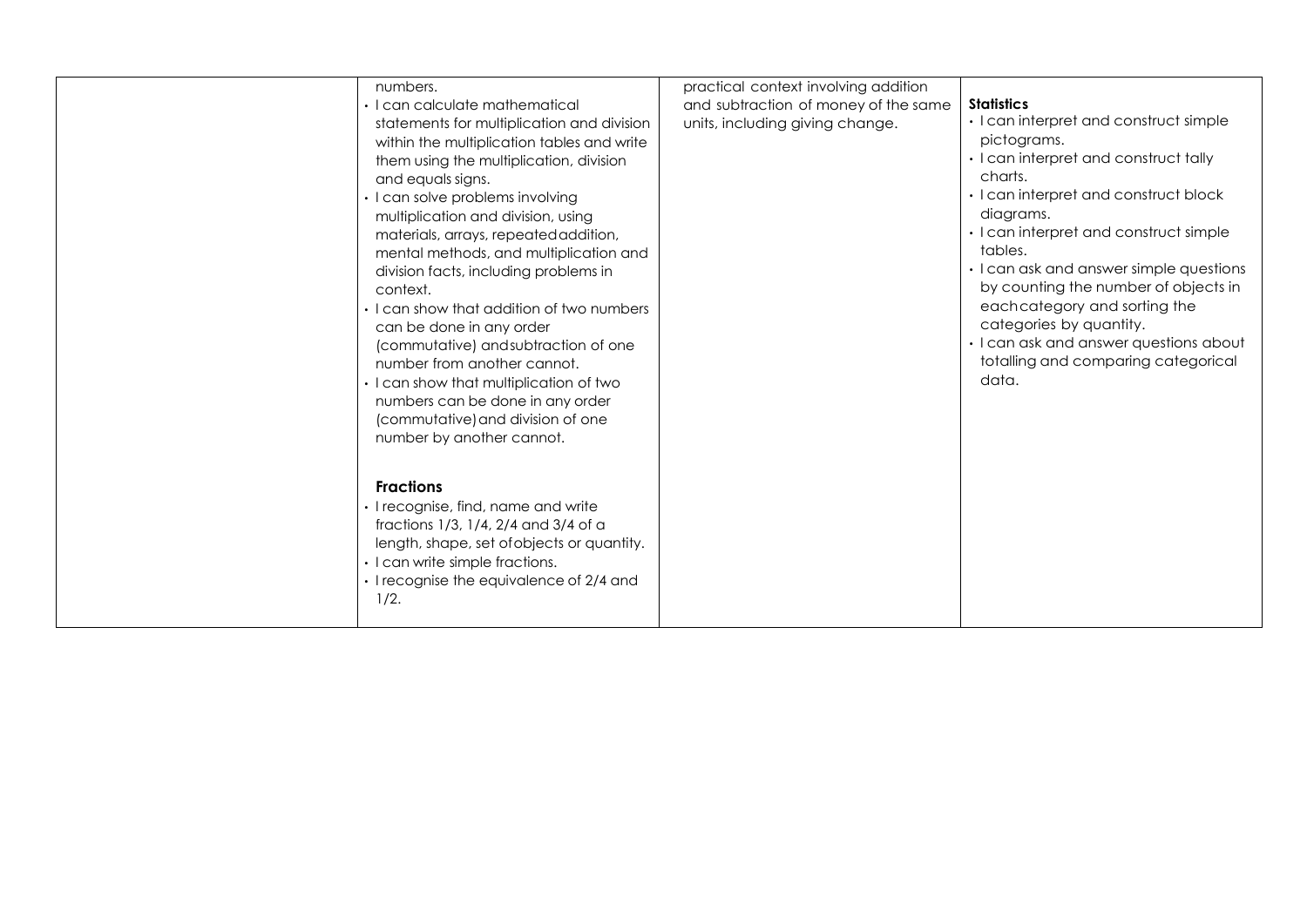|                                                                                                                                                                                                                                                                                                                                                                                                                                                                                               | Year <sub>3</sub>                                                                                                                                                                                                                                                                                                                                                                                                                                                                                                                                                                                                                                                                                                                                                                                                                                                                                                                                                                                                                                                                                    |                                                                                                                                                                                                                                                                                                                                                                                                                                                                                                                                                                                                                                                                                                                                                                                                                                                                                                                                                                                                                                                                                                                                                                                                                                                                                                                             |                                                                                                                                                                                                                                                                                                                                                                                                                                                                                                                                                                                                                                                                                                                                                                                                                                                  |
|-----------------------------------------------------------------------------------------------------------------------------------------------------------------------------------------------------------------------------------------------------------------------------------------------------------------------------------------------------------------------------------------------------------------------------------------------------------------------------------------------|------------------------------------------------------------------------------------------------------------------------------------------------------------------------------------------------------------------------------------------------------------------------------------------------------------------------------------------------------------------------------------------------------------------------------------------------------------------------------------------------------------------------------------------------------------------------------------------------------------------------------------------------------------------------------------------------------------------------------------------------------------------------------------------------------------------------------------------------------------------------------------------------------------------------------------------------------------------------------------------------------------------------------------------------------------------------------------------------------|-----------------------------------------------------------------------------------------------------------------------------------------------------------------------------------------------------------------------------------------------------------------------------------------------------------------------------------------------------------------------------------------------------------------------------------------------------------------------------------------------------------------------------------------------------------------------------------------------------------------------------------------------------------------------------------------------------------------------------------------------------------------------------------------------------------------------------------------------------------------------------------------------------------------------------------------------------------------------------------------------------------------------------------------------------------------------------------------------------------------------------------------------------------------------------------------------------------------------------------------------------------------------------------------------------------------------------|--------------------------------------------------------------------------------------------------------------------------------------------------------------------------------------------------------------------------------------------------------------------------------------------------------------------------------------------------------------------------------------------------------------------------------------------------------------------------------------------------------------------------------------------------------------------------------------------------------------------------------------------------------------------------------------------------------------------------------------------------------------------------------------------------------------------------------------------------|
| Number, place value, approximation                                                                                                                                                                                                                                                                                                                                                                                                                                                            | <b>Calculations</b>                                                                                                                                                                                                                                                                                                                                                                                                                                                                                                                                                                                                                                                                                                                                                                                                                                                                                                                                                                                                                                                                                  | Measurement                                                                                                                                                                                                                                                                                                                                                                                                                                                                                                                                                                                                                                                                                                                                                                                                                                                                                                                                                                                                                                                                                                                                                                                                                                                                                                                 | Geometry                                                                                                                                                                                                                                                                                                                                                                                                                                                                                                                                                                                                                                                                                                                                                                                                                                         |
| and estimation/rounding                                                                                                                                                                                                                                                                                                                                                                                                                                                                       |                                                                                                                                                                                                                                                                                                                                                                                                                                                                                                                                                                                                                                                                                                                                                                                                                                                                                                                                                                                                                                                                                                      |                                                                                                                                                                                                                                                                                                                                                                                                                                                                                                                                                                                                                                                                                                                                                                                                                                                                                                                                                                                                                                                                                                                                                                                                                                                                                                                             | <b>Statistics</b>                                                                                                                                                                                                                                                                                                                                                                                                                                                                                                                                                                                                                                                                                                                                                                                                                                |
| • I can count from 0 in multiples of 4, 8, 50<br>and 100.<br>· I can compare and order numbers up<br>to 1,000.<br>· I can read and write numbers to 1,000<br>in numerals and words.<br>· I can find 10 or 100 more or less than a<br>given number.<br>· I can recognise the place value of<br>each digit in a 3-digit number.<br>· I can identify, represent and estimate<br>numbers using different representations.<br>· I can solve number problems and<br>practical problems using above. | I can add and subtract mentally,<br>including:<br>• A 3-digit number and ones<br>• A 3-digit number and tens<br>• A 3-digit number and hundreds<br>· I can add and subtract numbers<br>with up to three digits, using formal<br>writtenmethods of columnar<br>addition and subtraction.<br>I can estimate the answer to a<br>calculation and use inverse operation<br>to checkanswers.<br>I can solve problems, including<br>missing number problems, using<br>number facts, place value, and more<br>complex addition and subtraction.<br>I can recall and use multiplication<br>and division facts for the 3, 4 and 8x<br>tables.<br>I can write and calculate<br>mathematical statements for<br>multiplication and division using the<br>multiplication tables, including for 2-<br>digit numbers, using mental and<br>progressing to formal written<br>methods.<br>I can solve problems, including<br>missing number problems, involving<br>multiplication and division, including<br>integer scaling problems and<br>correspondence problems in which in<br>objects are connected to m objects. | · I can compare lengths using m, cm<br>&mm.<br>$\cdot$ I can compare mass using kg & g.<br>· I can compare volume/capacity using I<br>& ml.<br>· I can measure lengths using m, cm &<br>mm.<br>· I can measure mass using kg & g.<br>· I can measure volume/capacity using I<br>& ml.<br>· I can add and subtract lengths using m,<br>$cm$ & $mm$ .<br>· I can add and subtract mass using kg &<br>g.<br>· I can add and subtract<br>volume/capacity using I & ml.<br>· I can tell and write the time from an<br>analogue clock (12 hour clock).<br>I can tell and write the time from an<br>analogue clock (24 hour clock).<br>I can fell and write the time from an<br>analogue clock (Roman numerals).<br>· I can estimate and read time with<br>increasing accuracy to the nearest<br>minute.<br>I can record and compare time in terms<br>of seconds, minutes and hours.<br>• I can use the following vocabulary:<br>o'clock, am, pm, morning, afternoon,<br>noon<br>& midnight.<br>• I know the number of seconds in a<br>minute.<br>• I know the number of days in each<br>month, year and leap year.<br>I can compare the duration of events.<br>• I can measure the perimeter of simple<br>2D shapes.<br>· I can add and subtract amounts of<br>money to give change, using both £<br>and pin a practical context. | Geometry - properties of shapes<br>· I can identify horizontal, vertical lines<br>and pairs of perpendicular and parallel<br>lines.<br>· I can draw 2D shapes.<br>• I can make 3D shapes using modelling<br>materials.<br>I recognise 3D shapes in different<br>orientations and describe them.<br>I recognise that angles are a property<br>of shape or a description of a turn.<br>· I can identify right angles.<br>• I recognise that two right angles make<br>a half-turn & three make a three<br>auarterturn.<br>• I can identify whether angles are<br>greater than or less than a right angle.<br><b>Statistics</b><br>· I can interpret and present data using<br>bar charts, pictograms and tables.<br>· I can solve one-step and two-step<br>questions using information presented in<br>scaled bar charts, pictograms and<br>tables. |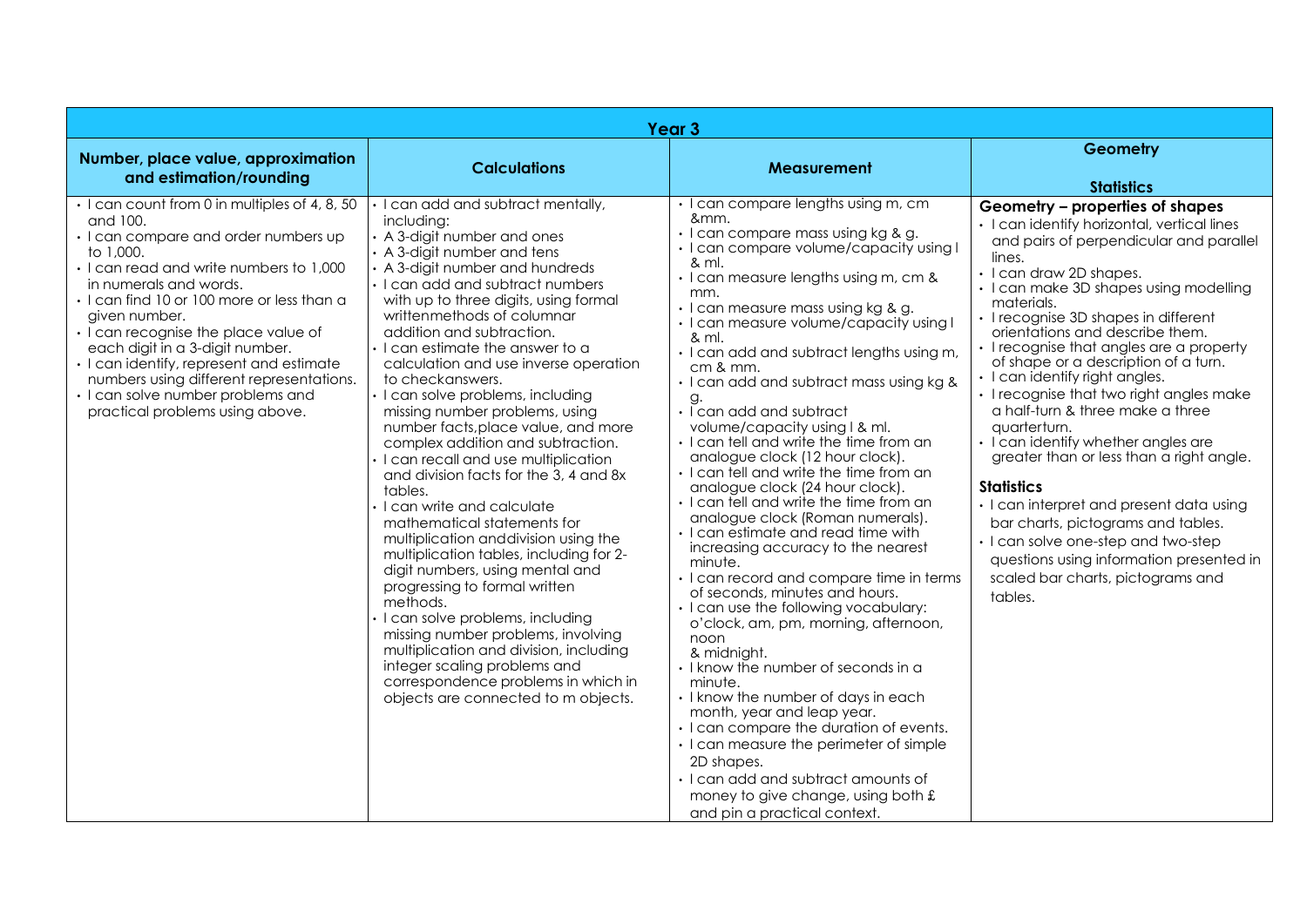|                                                                                                                                                                                                                                                                                                                                                                                                                                                                                                                                                                                                                                                                                                                                                                             |                                                                                                                                                                                                                                                                                                                                                                                                                                                                                                                                                                                                                                                                                                                                                                                                                                                                                                                                                                                                                                                                                                     | Year 4                                                                                                                                                                                                                                                                                                                                                                                                                                                                                                                                                                                                                                                                                                                                                                                                                                                                                                                                                                                                                                                                                                                                                                                          |                                                                                                                                                                                                                                                                                                                                                                                                                                                                                                                                                                                                                                                                                                                                                                                                             |                                                                                                                                                                                                                                                                                                                                                                                                                                                                                                                                                                                                                                                                                                                                                                                                                                   |
|-----------------------------------------------------------------------------------------------------------------------------------------------------------------------------------------------------------------------------------------------------------------------------------------------------------------------------------------------------------------------------------------------------------------------------------------------------------------------------------------------------------------------------------------------------------------------------------------------------------------------------------------------------------------------------------------------------------------------------------------------------------------------------|-----------------------------------------------------------------------------------------------------------------------------------------------------------------------------------------------------------------------------------------------------------------------------------------------------------------------------------------------------------------------------------------------------------------------------------------------------------------------------------------------------------------------------------------------------------------------------------------------------------------------------------------------------------------------------------------------------------------------------------------------------------------------------------------------------------------------------------------------------------------------------------------------------------------------------------------------------------------------------------------------------------------------------------------------------------------------------------------------------|-------------------------------------------------------------------------------------------------------------------------------------------------------------------------------------------------------------------------------------------------------------------------------------------------------------------------------------------------------------------------------------------------------------------------------------------------------------------------------------------------------------------------------------------------------------------------------------------------------------------------------------------------------------------------------------------------------------------------------------------------------------------------------------------------------------------------------------------------------------------------------------------------------------------------------------------------------------------------------------------------------------------------------------------------------------------------------------------------------------------------------------------------------------------------------------------------|-------------------------------------------------------------------------------------------------------------------------------------------------------------------------------------------------------------------------------------------------------------------------------------------------------------------------------------------------------------------------------------------------------------------------------------------------------------------------------------------------------------------------------------------------------------------------------------------------------------------------------------------------------------------------------------------------------------------------------------------------------------------------------------------------------------|-----------------------------------------------------------------------------------------------------------------------------------------------------------------------------------------------------------------------------------------------------------------------------------------------------------------------------------------------------------------------------------------------------------------------------------------------------------------------------------------------------------------------------------------------------------------------------------------------------------------------------------------------------------------------------------------------------------------------------------------------------------------------------------------------------------------------------------|
| <b>Number and Place Value</b>                                                                                                                                                                                                                                                                                                                                                                                                                                                                                                                                                                                                                                                                                                                                               | <b>Calculations</b>                                                                                                                                                                                                                                                                                                                                                                                                                                                                                                                                                                                                                                                                                                                                                                                                                                                                                                                                                                                                                                                                                 | <b>Fractions, decimals and</b><br>percentages                                                                                                                                                                                                                                                                                                                                                                                                                                                                                                                                                                                                                                                                                                                                                                                                                                                                                                                                                                                                                                                                                                                                                   | Measurement                                                                                                                                                                                                                                                                                                                                                                                                                                                                                                                                                                                                                                                                                                                                                                                                 | Geometry<br><b>Statistics</b>                                                                                                                                                                                                                                                                                                                                                                                                                                                                                                                                                                                                                                                                                                                                                                                                     |
| · I can count in multiples of 6, 7,<br>9, 25 and 1,000.<br>• I can order and compare<br>numbers beyond 1,000.<br>• I can find 1,000 more or less<br>than a given number.<br>· I recognise the place value of<br>each digit in a 4-digit number.<br>$\cdot$ I can read Roman numerals<br>to 100 and know that over<br>time the numeral system<br>changed to include the<br>concept of zero and place<br>value.<br>· I can identify, represent and<br>estimate numbers using<br>different representations.<br>· I can round any number to the<br>nearest 10, 100 or 1,000.<br>· I can count backwards<br>through zero to include<br>negative numbers.<br>$\cdot$ I can solve number and<br>practical problems with<br>the above (involving<br>increasingly large<br>numbers). | · I can add and subtract<br>numbers with up to 4-digits<br>using the formal written<br>methods of columnar addition<br>and subtraction.<br>I can estimate and use inverse<br>operations to check answers in<br>a calculation.<br>$\cdot$ I can solve addition and<br>subtraction 2-step problems in<br>contexts, deciding which<br>operations and methods to use<br>and why.<br>· I can recall multiplication and<br>division facts up to 12 x12.<br>I can use place value, known<br>and derived facts to multiply<br>and divide mentally, including:<br>multiplying by 0 and 1; dividing<br>by 1; multiplying together three<br>numbers.<br>I recognise and use factor pairs<br>and commutativity in mental<br>calculations.<br>· I can multiply 2-digit numbers<br>by a 1-digit number using<br>formal written layout.<br>· I can solve problems involving<br>multiplying and adding,<br>including using the distributive<br>law to multiply 2-digit numbers<br>by 1-digit, integer scaling<br>problems and harder<br>correspondence problems such<br>as n objects are connected to<br>m objects. | • I can count up and down in<br>hundredths.<br>• I recognise that hundredths<br>arise when dividing an object<br>by a hundred and dividing<br>tenths by ten.<br>· I recognise and show using<br>diagrams, families of common<br>equivalent fractions.<br>• I can add and subtract factions<br>within the same denominator.<br>• I recognise and write decimal<br>equivalents to $1/4$ , $1/2$ and $\frac{3}{4}$ .<br>· I recognise and write decimal<br>equivalents of any number of<br>tenths or hundredths.<br>$\cdot$ I can round decimals with one<br>decimal place to the nearest<br>whole number.<br>· I can compare numbers with<br>the same number of decimal<br>places up to 2 decimal places.<br>I can find the effect of dividing<br>a 1-digit or 2-digit number by<br>10 and 100, identifying the<br>value of the digits in the<br>answer as ones, tenths and<br>hundredths.<br>· I can solve problems involving<br>increasingly harder factions<br>and fractions to divide<br>quantities, including non-unit<br>fractions where the answer is a<br>whole number.<br>• I can solve simple measure<br>and money problems involving<br>fractions and decimals to 2<br>decimal places. | I can compare different<br>measures, including money in £<br>and p.<br>I can estimate different<br>measures, including money in $f$ .<br>and p.<br>I can calculate different<br>measures. Including money in £<br>and p.<br>I can read, write and convert<br>time between analogue and<br>digital 12 hourclocks.<br>I can read, write and convert<br>time between analogue and<br>digital 24 hour clocks.<br>I can solve problems involving<br>converting from hours to<br>minutes; minutes toseconds;<br>years to months; weeks to days.<br>I can convert between different<br>units of measurements<br>I can measure and calculate the<br>perimeter of a rectilinear figure in<br>cm and m.<br>I can find the area of rectilinear<br>shapes by counting squares.<br>I can calculate different<br>measures | Geometry - properties of shapes<br>·I can compare and<br>classify geometric<br>shapes, including<br>quadrilateral and triangles<br>based on their properties<br>and sizes.<br>I can identify lines of symmetry<br>in 2D shapes presented in<br>different orientations.<br>·I can complete a simple<br>symmetric figure with<br>respect to a specific line<br>of symmetry.<br>·I can identify acute and<br>obtuse angles and compare<br>and order angles up totwo<br>right angles by size.<br>Geometry - position and<br>direction<br>·I can describe movements<br>between positions as<br>translations of a given unit to<br>the left/right and up/down.<br>·I can describe positions on a 2D<br>grid as coordinates in the first<br>quadrant.<br>. I can plot specified points and<br>draw sides to complete a given<br>polygon. |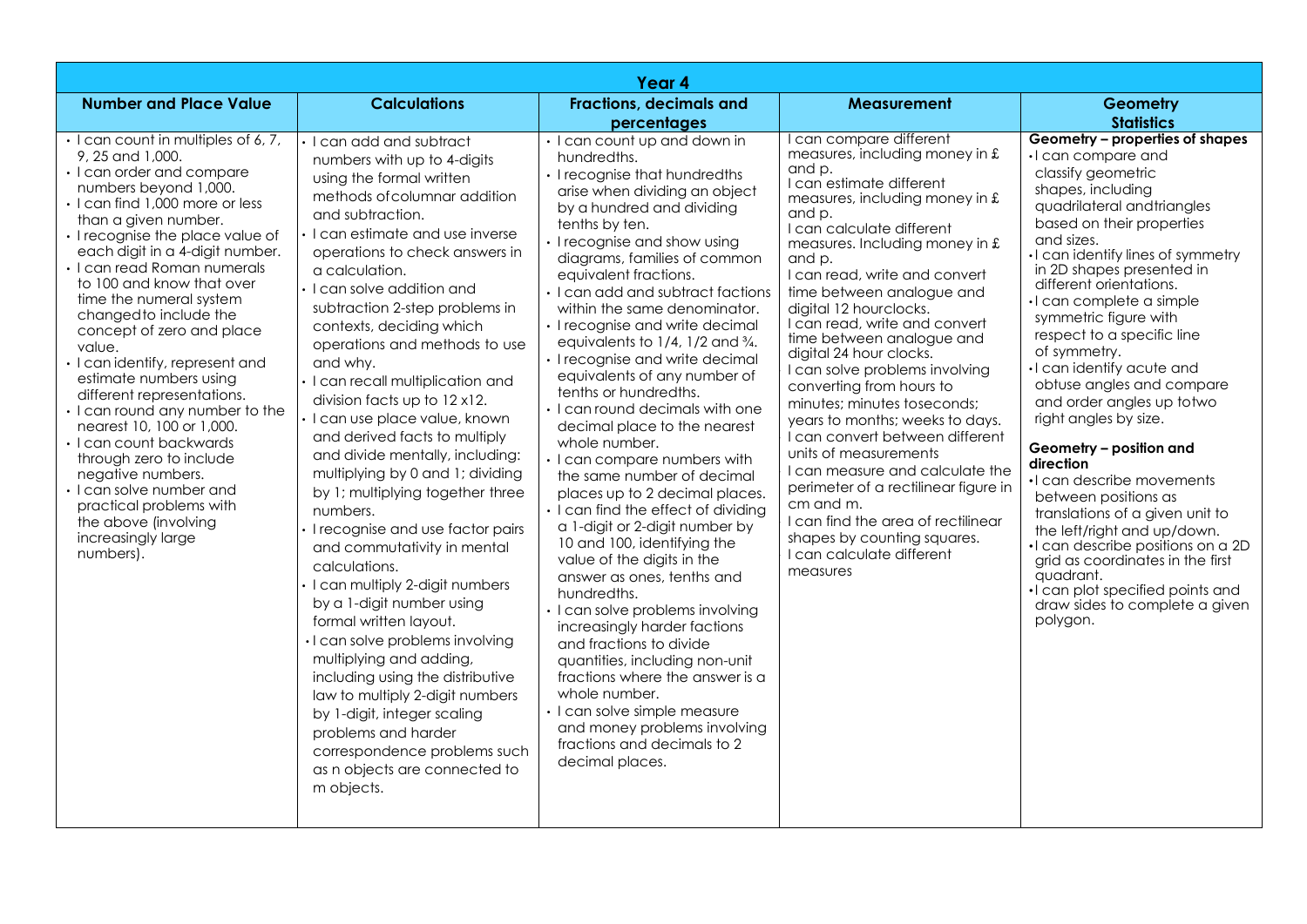|                                      |  |  | <b>Statistics</b><br>• I can interpret and<br>present discrete and<br>continuous data using<br>appropriategraphical                                               |  |
|--------------------------------------|--|--|-------------------------------------------------------------------------------------------------------------------------------------------------------------------|--|
| sum and difference<br>problems using |  |  | methods, including bar<br>charts and time graphs.<br>• I can solve comparison,<br>information presented in<br>bar charts, pictograms,<br>tables and other graphs. |  |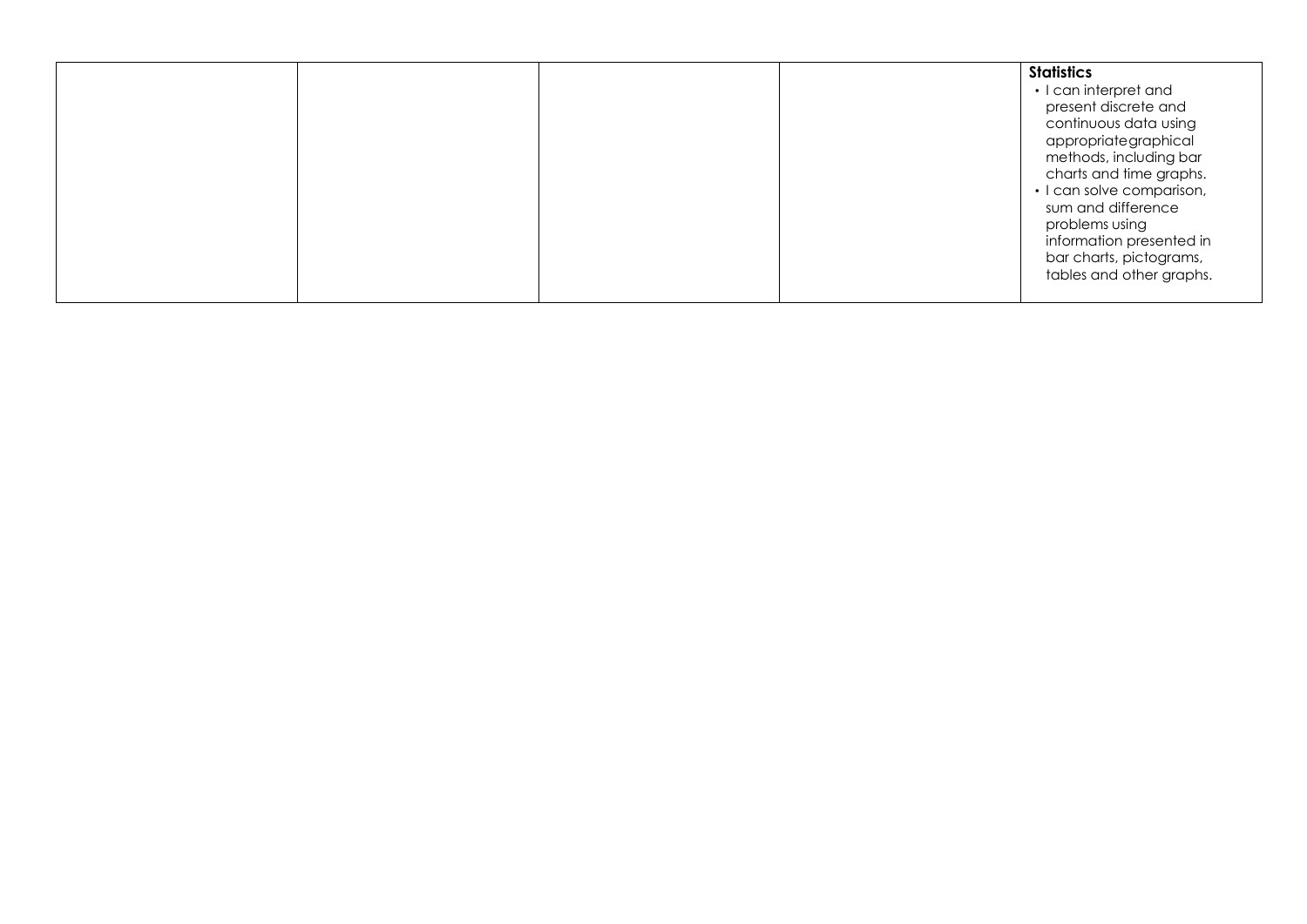| Year <sub>5</sub>                                                                                                                                                                                                                                                                                                                                                                                                                                                                                                                                                                                                                                                                                                                               |                                                                                                                                                                                                                                                                                                                                                                                                                                                                                                                                                                                                                                                                                                                                                                                                                                                                                                                                                                                                                                                                                                                                                                                                                                                                                                                                                                                                                                                                                                                                                         |                                                                                                                                                                                                                                                                                                                                                                                                                                                                                                                                                                                                                                                                                                                                                                                                                                                                                                                                                              |  |  |
|-------------------------------------------------------------------------------------------------------------------------------------------------------------------------------------------------------------------------------------------------------------------------------------------------------------------------------------------------------------------------------------------------------------------------------------------------------------------------------------------------------------------------------------------------------------------------------------------------------------------------------------------------------------------------------------------------------------------------------------------------|---------------------------------------------------------------------------------------------------------------------------------------------------------------------------------------------------------------------------------------------------------------------------------------------------------------------------------------------------------------------------------------------------------------------------------------------------------------------------------------------------------------------------------------------------------------------------------------------------------------------------------------------------------------------------------------------------------------------------------------------------------------------------------------------------------------------------------------------------------------------------------------------------------------------------------------------------------------------------------------------------------------------------------------------------------------------------------------------------------------------------------------------------------------------------------------------------------------------------------------------------------------------------------------------------------------------------------------------------------------------------------------------------------------------------------------------------------------------------------------------------------------------------------------------------------|--------------------------------------------------------------------------------------------------------------------------------------------------------------------------------------------------------------------------------------------------------------------------------------------------------------------------------------------------------------------------------------------------------------------------------------------------------------------------------------------------------------------------------------------------------------------------------------------------------------------------------------------------------------------------------------------------------------------------------------------------------------------------------------------------------------------------------------------------------------------------------------------------------------------------------------------------------------|--|--|
| Number, place value, approximation and<br>estimation/rounding                                                                                                                                                                                                                                                                                                                                                                                                                                                                                                                                                                                                                                                                                   | Fractions, decimals and percentages                                                                                                                                                                                                                                                                                                                                                                                                                                                                                                                                                                                                                                                                                                                                                                                                                                                                                                                                                                                                                                                                                                                                                                                                                                                                                                                                                                                                                                                                                                                     | Geometry                                                                                                                                                                                                                                                                                                                                                                                                                                                                                                                                                                                                                                                                                                                                                                                                                                                                                                                                                     |  |  |
| <b>Calculations</b>                                                                                                                                                                                                                                                                                                                                                                                                                                                                                                                                                                                                                                                                                                                             | Measurement                                                                                                                                                                                                                                                                                                                                                                                                                                                                                                                                                                                                                                                                                                                                                                                                                                                                                                                                                                                                                                                                                                                                                                                                                                                                                                                                                                                                                                                                                                                                             | <b>Statistics</b>                                                                                                                                                                                                                                                                                                                                                                                                                                                                                                                                                                                                                                                                                                                                                                                                                                                                                                                                            |  |  |
| Number, place value, approximation and<br>estimation/rounding<br>I can count forwards or backwards in steps of powers<br>of 10 for any given number up to 1,000,000.<br>I can read, write, order and compare numbers to at<br>least 1,000,000.<br>I can determine the value of each digit in numbers up<br>to 1,000,000.<br>I can read Roman numerals to 1,000 (M) and recognise<br>years written in Roman numerals.<br>I can round any number up to 1,000,000 to the nearest<br>10, 100, 1000, 10000 and 100000.<br>I can interpret negative numbers in context, count<br>forwards and backwards with positive and<br>negative whole numbers, including through zero.<br>I can solve number problems and practical problems<br>with the above. | Fractions, decimals and percentages<br>• I can recognise mixed numbers and improper fractions<br>and convert from one form to the other.<br>· I can write mathematical statements >1 as a mixed<br>number.<br>· I can identify, name and write equivalent<br>fractions of a given fraction, represented visually,<br>including tenths and hundredths.<br>• I can compare and order fractions whose<br>denominators are multiples of the same number.<br>. I can add and subtract fractions with the same<br>denominator and denominators that are multiples of<br>the same number.<br>• I can multiply proper fractions and mixed numbers by<br>whole numbers, supported by materials and diagrams.<br>• I can read and write decimal numbers as fractions.<br>• I recognise and can use thousandths and relate them<br>to tenths, hundredths and decimal equivalents.<br>• I can round decimals with 2 decimal places to the<br>nearest whole number and 1 decimal place.<br>· I can read, write, order and compare numbers with up<br>to 3 decimal places.<br>· I can solve problems involving numbers up to 3 decimal<br>places.<br>• I recognise the percent symbol and understand that<br>percent relates to 'number parts per hundred'.<br>• I can write percentages as a fraction with denominator<br>hundred, and as a decimal.<br>· I can solve problems, which require knowing<br>percentage and decimal equivalents of $\frac{1}{2}$ , $\frac{1}{4}$ , 1/5, 2/5,<br>4/5 and those fractions with a denominator or a<br>multiple of 10 or 25. | Geometry – properties of shapes<br>• I can use the properties of rectangles to deduce<br>related facts and find missinglengths and angles.<br>· I can distinguish between regular and irregular<br>polygons based on reasoning about equal sides and<br>angles.<br>• I can identify 3D shapes, including cubes<br>and other cuboids, from 2Drepresentations.<br>• I know angles are measured in degrees.<br>• I can estimate and compare acute, obtuse and reflex<br>angles.<br>. I can identify angles at a point and one whole turn.<br>· I can identify angles at a point on a straight line and 1/2<br>a turn.<br>· I can identify other multiples of 90°.<br>· I can draw given angles and measure them in<br>degrees.<br>Geometry - position and direction<br>• I can identify, describe and represent the position<br>of a shape following a reflection or translation,<br>using the appropriate language, and know that<br>theshape has not changed. |  |  |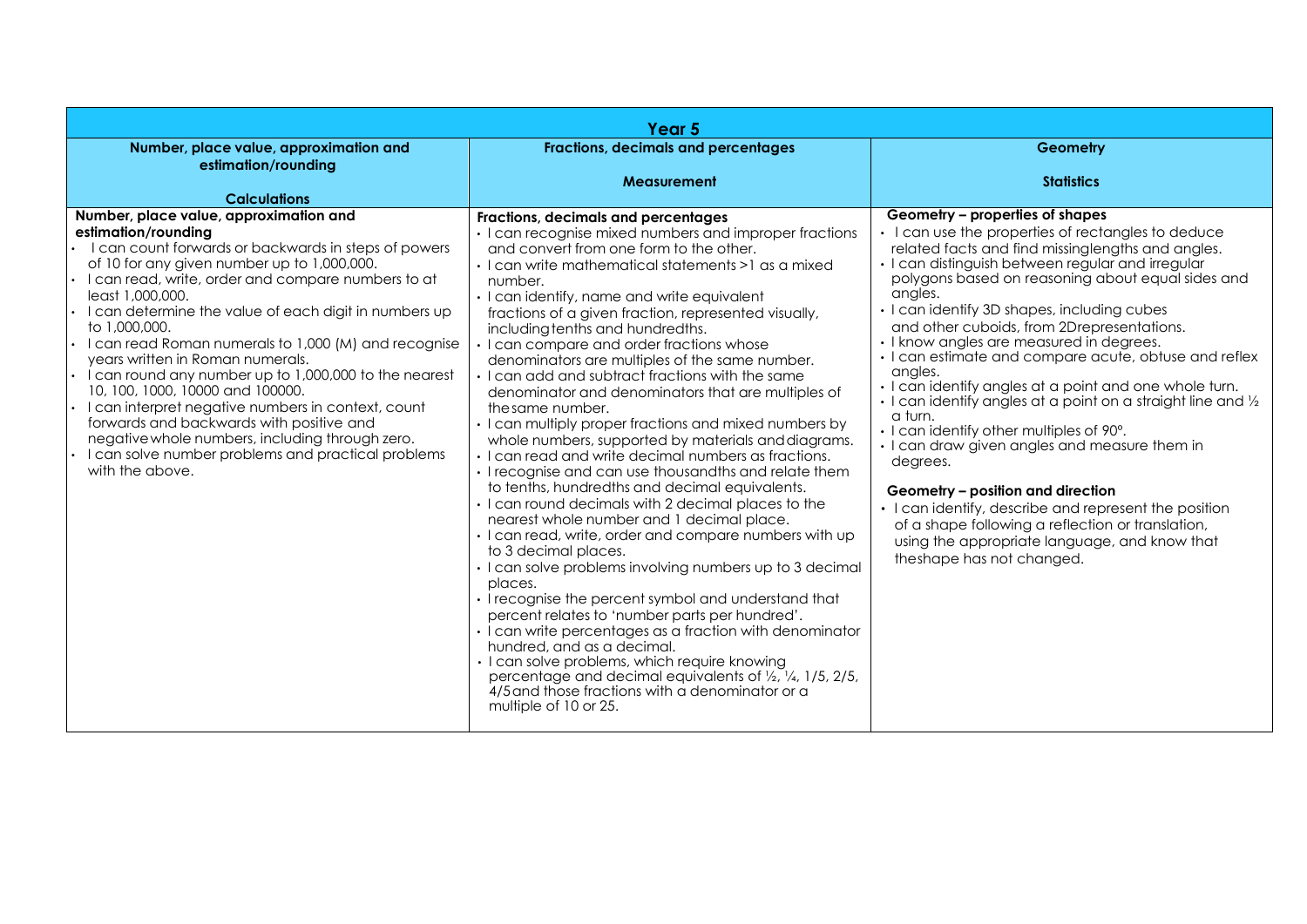| <b>Calculations</b>                                   | Measurement                                             | <b>Statistics</b>                                     |
|-------------------------------------------------------|---------------------------------------------------------|-------------------------------------------------------|
| • I can add and subtract numbers mentally with        | • I can solve problems involving converting between     | • I can complete, read and interpret information in   |
| increasingly large numbers.                           | units of time.                                          | tables, including timetables.                         |
| • I can add and subtract whole numbers with more than | · I can convert between different units of metric       | • I can solve comparison, sum and difference problems |
| 4 digits, including using formal written methods.     | measure.                                                | using information presented in a line graph.          |
| • I can use rounding to check answers to calculations | · I understand and use approximate equivalences         |                                                       |
| and determine, in the context of a problem, levels of | between metric units and common imperial units,         |                                                       |
| accuracy.                                             | such as inches, pounds and pints.                       |                                                       |
| • I can solve addition and subtraction multi-step     | • I can measure and calculate the perimeter of          |                                                       |
| problems in contexts, deciding which operations       | composite rectilinear shapes incm and m.                |                                                       |
| and methods to use and why.                           | · I can calculate and compare the area of               |                                                       |
| · I can identify multiples and factors, including     | rectangles (incl squares), and including using          |                                                       |
| finding all factor pairs or a number and common       |                                                         |                                                       |
| factor pairs of two numbers.                          | standard units ( $cm2$ and $cm3$ ) to estimate the area |                                                       |
| • I use the vocabulary of prime numbers, prime        | of irregularshapes.                                     |                                                       |
| factors and composite (non-prime) numbers.            | • I can estimate volume and capacity.                   |                                                       |
| · I can establish whether a number up to 100 is       | • I can use all four operations to solve problems       |                                                       |
| prime and recall prime numbers up to 19.              | involving money using decimalnotation, including        |                                                       |
| • I recognise and use square numbers and cube         | scaling.                                                |                                                       |
| numbers, and the notation for squared and             |                                                         |                                                       |
| cubed.                                                |                                                         |                                                       |
| · I can multiply and divide numbers mentally          |                                                         |                                                       |
| drawing on known facts.                               |                                                         |                                                       |
| · I can multiply and divide whole numbers and         |                                                         |                                                       |
| those involving decimals by 10, 100 and 1000.         |                                                         |                                                       |
| . I can multiply numbers up to 4 digits by a 1-digit  |                                                         |                                                       |
| or 2-digit number using a formal written method,      |                                                         |                                                       |
| including long multiplication for 2-digit numbers.    |                                                         |                                                       |
| . I can divide numbers up to 4 digits by a 1-digit    |                                                         |                                                       |
| number using the formal written method of short       |                                                         |                                                       |
| division and interpret remainders appropriately       |                                                         |                                                       |
| for the context.                                      |                                                         |                                                       |
| · I can solve problems involving multiplication and   |                                                         |                                                       |
| division including using knowledge of factors and     |                                                         |                                                       |
| multiples, squares and cubes.                         |                                                         |                                                       |
| • I can solve problems involving addition,            |                                                         |                                                       |
| subtraction, multiplication and division and a        |                                                         |                                                       |
| combination of these, including understanding         |                                                         |                                                       |
| the meaning of the equals sign.                       |                                                         |                                                       |
| · I can solve problems involving multiplication and   |                                                         |                                                       |
| division including scaling by simple fractions and    |                                                         |                                                       |
| problems involving simple rates.                      |                                                         |                                                       |
|                                                       |                                                         |                                                       |